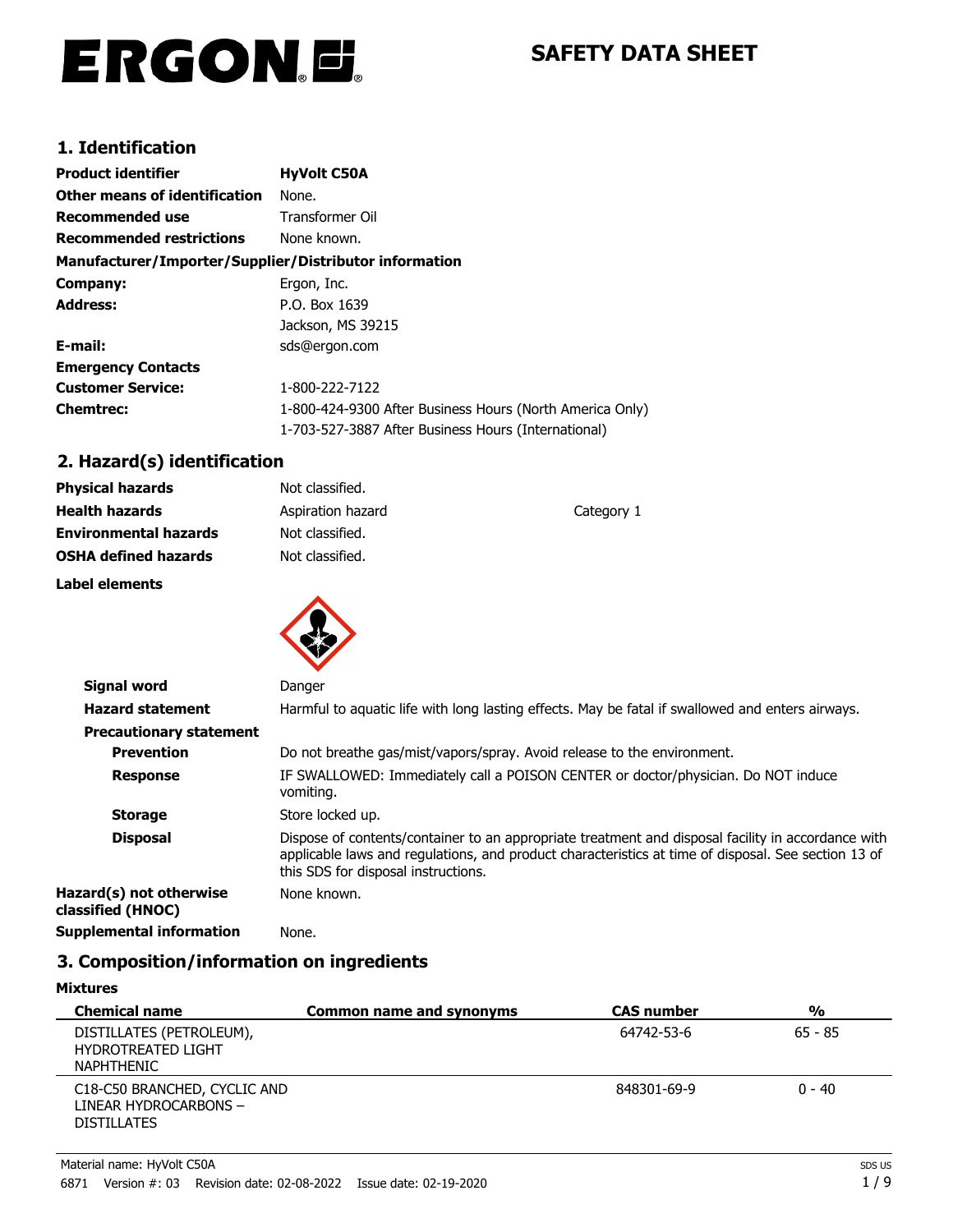| <b>Chemical name</b>                                                                | <b>Common name and synonyms</b>                                                                                                                                                                                                                                                                                     | <b>CAS number</b> | $\frac{0}{0}$ |
|-------------------------------------------------------------------------------------|---------------------------------------------------------------------------------------------------------------------------------------------------------------------------------------------------------------------------------------------------------------------------------------------------------------------|-------------------|---------------|
| LUBRICATING OILS (PETROLEUM),<br>C15-30, HYDROTREATED NEUTRAL<br>OIL-BASED          |                                                                                                                                                                                                                                                                                                                     | 72623-86-0        | $0 - 40$      |
| DISTILLATES (PETROLEUM),<br><b>HYDROTREATED LIGHT</b><br>PARAFFINIC                 |                                                                                                                                                                                                                                                                                                                     | 64742-55-8        | $0 - 35$      |
| SOLVENT NAPHTHA (PETROLEUM),<br>HEAVY AROM.                                         |                                                                                                                                                                                                                                                                                                                     | 64742-94-5        | < 1           |
| 2,6-DI-TERT-BUTYL-P-CRESOL<br>[BUTYLATED HYDROXYTOLUENE<br>(BHT)]                   |                                                                                                                                                                                                                                                                                                                     | 128-37-0          | < 0.4         |
| <b>Composition comments</b>                                                         | Not classified as a carcinogen. Meets EU requirement of less than 3% (w/w) DMSO extract for total<br>polycyclic aromatic compound (PAC) using IP 346.                                                                                                                                                               |                   |               |
| 4. First-aid measures                                                               |                                                                                                                                                                                                                                                                                                                     |                   |               |
| <b>Inhalation</b>                                                                   | Move to fresh air. Oxygen or artificial respiration if needed. IF exposed or concerned: Get medical<br>advice/attention.                                                                                                                                                                                            |                   |               |
| <b>Skin contact</b>                                                                 | Wash contact areas with soap and water. Remove contaminated clothing. Launder contaminated<br>clothing before reuse. If skin irritation or an allergic skin reaction develops, get medical attention.                                                                                                               |                   |               |
| <b>Eye contact</b>                                                                  | Flush thoroughly with water. If irritation occurs, get medical assistance.                                                                                                                                                                                                                                          |                   |               |
| <b>Ingestion</b>                                                                    | Do NOT induce vomiting. If vomiting occurs naturally, have victim lean forward to reduce risk of<br>aspiration. Call a poison control center immediately.                                                                                                                                                           |                   |               |
| <b>Most important</b><br>symptoms/effects, acute and<br>delayed                     | Defatting of the skin.                                                                                                                                                                                                                                                                                              |                   |               |
| <b>Indication of immediate</b><br>medical attention and special<br>treatment needed | Treat symptomatically.                                                                                                                                                                                                                                                                                              |                   |               |
| <b>General information</b>                                                          | Contact physician if discomfort continues.                                                                                                                                                                                                                                                                          |                   |               |
| 5. Fire-fighting measures                                                           |                                                                                                                                                                                                                                                                                                                     |                   |               |
| Suitable extinguishing media                                                        | Halon. Dry chemicals. Foam. Carbon dioxide (CO2). Water spray or fog. Do not use water jet as an<br>extinguisher, as this will spread the fire.                                                                                                                                                                     |                   |               |
| <b>Unsuitable extinguishing</b><br>media                                            | Do not use a solid water stream as it may scatter and spread fire.                                                                                                                                                                                                                                                  |                   |               |
| <b>Specific hazards arising from</b><br>the chemical                                | No unusual fire or explosion hazards noted.                                                                                                                                                                                                                                                                         |                   |               |
| <b>Special protective equipment</b><br>and precautions for<br>firefighters          | Wear full protective clothing, including helmet, self-contained positive pressure or pressure demand<br>breathing apparatus, protective clothing and face mask.                                                                                                                                                     |                   |               |
| <b>Fire fighting</b><br>equipment/instructions                                      | Cool containers exposed to flames with water until well after the fire is out. Firefighters must use<br>standard protective equipment including flame retardant coat, helmet with face shield, gloves,<br>rubber boots, and in enclosed spaces, SCBA. Use pressurized air mask if product is involved in a<br>fire. |                   |               |
| <b>General fire hazards</b>                                                         | No unusual fire or explosion hazards noted. Flammability Class: Combustible IIIB                                                                                                                                                                                                                                    |                   |               |
| 6. Accidental release measures                                                      |                                                                                                                                                                                                                                                                                                                     |                   |               |

| <b>Personal precautions,</b> | Keep unnecessary personnel away. Local authorities should be advised if significant spillages cannot |
|------------------------------|------------------------------------------------------------------------------------------------------|
| protective equipment and     | be contained. Wear appropriate protective equipment and clothing during clean-up. Do not touch       |
| emergency procedures         | damaged containers or spilled material unless wearing appropriate protective clothing. Ensure        |
|                              | adequate ventilation.                                                                                |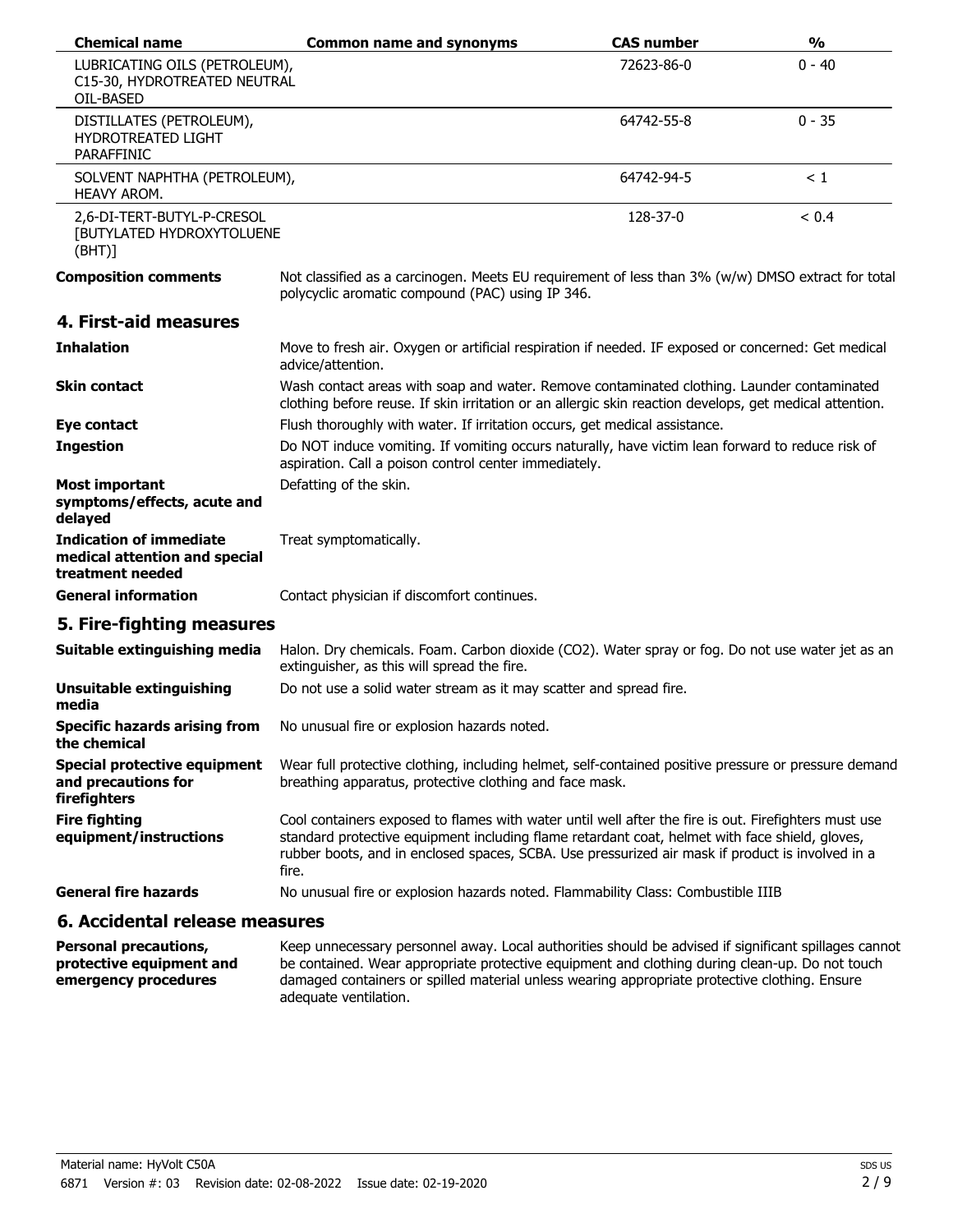| <b>Methods and materials for</b><br>containment and cleaning up                  | Large Spills: ELIMINATE all ignition sources (no smoking, flares, sparks or flames in immediate<br>area). Stop the flow of material, if this is without risk. Dike the spilled material, where this is<br>possible. Cover with plastic sheet to prevent spreading. Absorb in vermiculite, dry sand or earth or<br>absorbent material then place into containers. Following product recovery, flush area with water.                                               |
|----------------------------------------------------------------------------------|-------------------------------------------------------------------------------------------------------------------------------------------------------------------------------------------------------------------------------------------------------------------------------------------------------------------------------------------------------------------------------------------------------------------------------------------------------------------|
|                                                                                  | Small Spills: Wipe up with absorbent material (e.g. cloth, fleece). Clean surface thoroughly to<br>remove residual contamination.                                                                                                                                                                                                                                                                                                                                 |
|                                                                                  | Never return spills in original containers for re-use. For waste disposal, see section 13 of the SDS.                                                                                                                                                                                                                                                                                                                                                             |
| <b>Environmental precautions</b>                                                 | Prevent further leakage or spillage if safe to do so. Prevent entry into waterways, sewer, basements<br>or confined areas. Avoid discharge to the aquatic environment. Contact local authorities in case of<br>spillage to drain/aquatic environment. Avoid discharge into drains, water courses or onto the<br>ground. If this material is spilled into navigable waters and creates a visible sheen, it is reportable<br>to the National Response Center.       |
| 7. Handling and storage                                                          |                                                                                                                                                                                                                                                                                                                                                                                                                                                                   |
| <b>Precautions for safe handling</b>                                             | DO NOT handle, store or open near an open flame, sources of heat or sources of ignition. Protect<br>material from direct sunlight. Do not breathe dust/fume/gas/mist/vapors/spray. Wash hands after<br>handling and before eating. Do not get this material in contact with eyes. Avoid contact with skin.<br>Avoid prolonged exposure. All handling to take place in well-ventilated area. Shower after work.<br>Remove and wash contaminated clothing promptly. |
| <b>Conditions for safe storage,</b><br>including any<br><i>incompatibilities</i> | Store locked up. Keep away from heat, sparks and open flame. Store in a well-ventilated place. Use<br>care in handling/storage.                                                                                                                                                                                                                                                                                                                                   |

## **8. Exposure controls/personal protection**

## **Occupational exposure limits**

## **US. OSHA Table Z-1 Limits for Air Contaminants (29 CFR 1910.1000)**

| <b>Components</b>                                                                                         | <b>Type</b> | <b>Value</b> | <b>Form</b>                      |
|-----------------------------------------------------------------------------------------------------------|-------------|--------------|----------------------------------|
| C18-C50 BRANCHED,<br><b>CYCLIC AND LINEAR</b><br><b>HYDROCARBONS-</b><br>DISTILLATES (CAS<br>848301-69-9) | PEL         | 400 mg/m3    |                                  |
|                                                                                                           |             | $100$ ppm    |                                  |
| <b>DISTILLATES</b><br>(PETROLEUM),<br><b>HYDROTREATED LIGHT</b><br>NAPHTHENIC (CAS<br>64742-53-6)         | PEL         | 5 mg/m $3$   | Mist.                            |
| <b>DISTILLATES</b><br>(PETROLEUM),<br>HYDROTREATED LIGHT<br>PARAFFINIC (CAS<br>64742-55-8)                | PEL         | $5$ mg/m $3$ | Mist.                            |
|                                                                                                           |             |              |                                  |
| <b>US. ACGIH Threshold Limit Values</b>                                                                   |             |              |                                  |
| <b>Components</b>                                                                                         | <b>Type</b> | <b>Value</b> | <b>Form</b>                      |
| 2,6-DI-TERT-BUTYL-P-CRES<br>OL [BUTYLATED<br>HYDROXYTOLUENE (BHT)]<br>$(CAS 128-37-0)$                    | <b>TWA</b>  | $2$ mg/m $3$ | Inhalable fraction and<br>vapor. |
| <b>DISTILLATES</b><br>(PETROLEUM),<br>HYDROTREATED LIGHT<br>PARAFFINIC (CAS<br>64742-55-8)                | <b>TWA</b>  | $5$ mg/m $3$ | Inhalable fraction.              |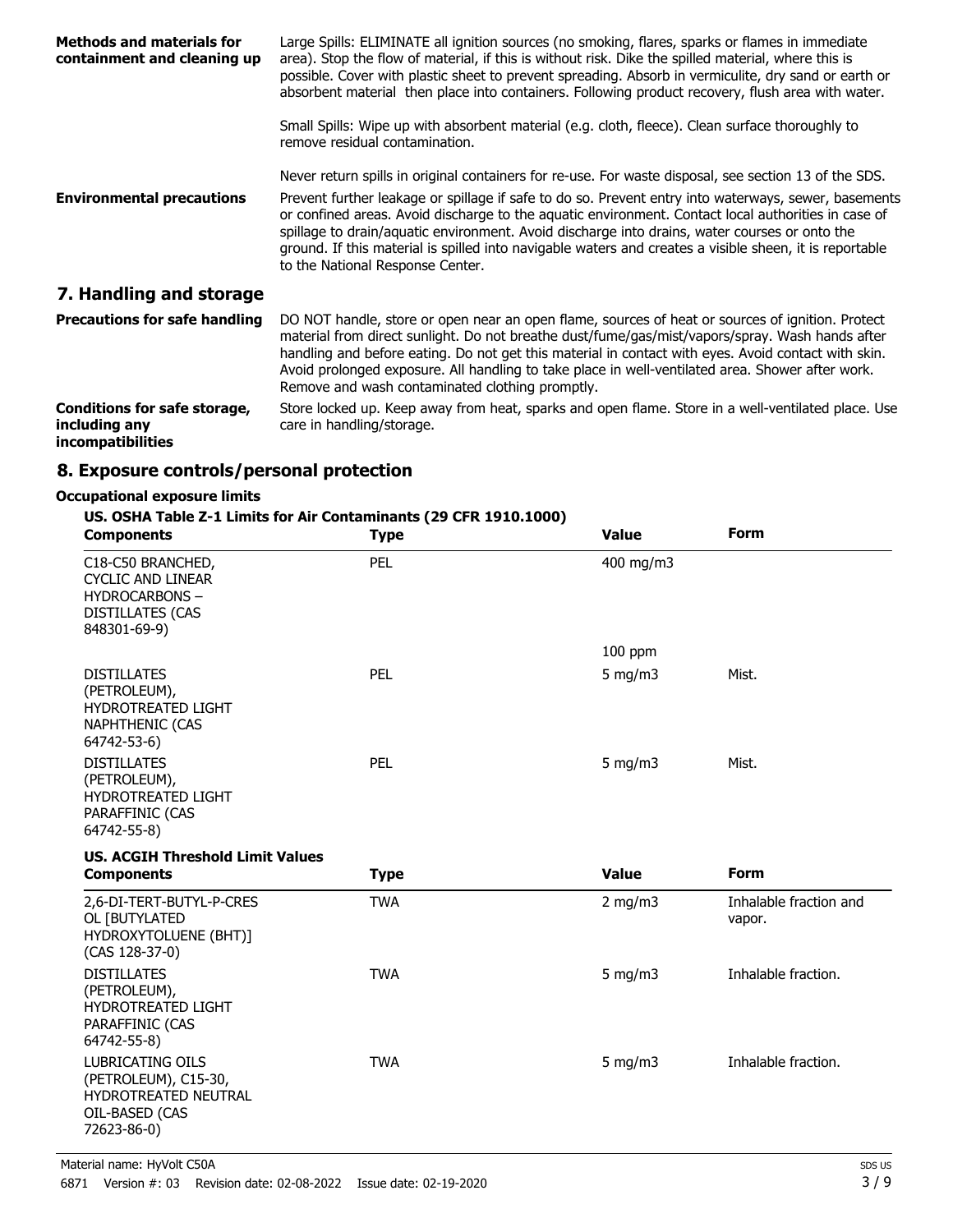| <b>US. ACGIH Threshold Limit Values</b><br><b>Components</b>                                                     | <b>Type</b>                                                                                                                                                                                                                                              | <b>Value</b>                      | <b>Form</b>  |
|------------------------------------------------------------------------------------------------------------------|----------------------------------------------------------------------------------------------------------------------------------------------------------------------------------------------------------------------------------------------------------|-----------------------------------|--------------|
| SOLVENT NAPHTHA<br>(PETROLEUM), HEAVY<br>AROM. (CAS 64742-94-5)                                                  | <b>TWA</b>                                                                                                                                                                                                                                               | 200 mg/m3                         | Non-aerosol. |
| <b>US. NIOSH: Pocket Guide to Chemical Hazards</b><br><b>Material</b>                                            | <b>Type</b>                                                                                                                                                                                                                                              | <b>Value</b>                      | <b>Form</b>  |
| HyVolt C50A                                                                                                      | <b>STEL</b>                                                                                                                                                                                                                                              | $10$ mg/m $3$                     | Mist.        |
|                                                                                                                  | <b>TWA</b>                                                                                                                                                                                                                                               | 5 mg/m $3$                        | Mist.        |
| <b>Components</b>                                                                                                | <b>Type</b>                                                                                                                                                                                                                                              | <b>Value</b>                      | Form         |
| 2,6-DI-TERT-BUTYL-P-CRES<br>OL [BUTYLATED<br>HYDROXYTOLUENE (BHT)]<br>(CAS 128-37-0)                             | <b>TWA</b>                                                                                                                                                                                                                                               | $10$ mg/m $3$                     |              |
| C18-C50 BRANCHED,<br><b>CYCLIC AND LINEAR</b><br><b>HYDROCARBONS-</b><br><b>DISTILLATES (CAS</b><br>848301-69-9) | <b>TWA</b>                                                                                                                                                                                                                                               | 400 mg/m3                         |              |
|                                                                                                                  |                                                                                                                                                                                                                                                          | $100$ ppm                         |              |
| <b>DISTILLATES</b><br>(PETROLEUM),<br>HYDROTREATED LIGHT<br><b>NAPHTHENIC (CAS</b><br>64742-53-6)                | Ceiling                                                                                                                                                                                                                                                  | 1800 mg/m3                        |              |
|                                                                                                                  | <b>STEL</b>                                                                                                                                                                                                                                              | $10$ mg/m $3$                     | Mist.        |
| <b>DISTILLATES</b><br>(PETROLEUM),<br>HYDROTREATED LIGHT<br>PARAFFINIC (CAS<br>64742-55-8)                       | <b>STEL</b>                                                                                                                                                                                                                                              | $10$ mg/m $3$                     | Mist.        |
|                                                                                                                  | <b>TWA</b>                                                                                                                                                                                                                                               | 5 mg/m $3$                        | Mist.        |
| SOLVENT NAPHTHA<br>(PETROLEUM), HEAVY<br>AROM. (CAS 64742-94-5)                                                  | <b>TWA</b>                                                                                                                                                                                                                                               | 100 mg/m3                         |              |
| <b>Biological limit values</b>                                                                                   | No biological exposure limits noted for the ingredient(s).                                                                                                                                                                                               |                                   |              |
| <b>Exposure guidelines</b>                                                                                       |                                                                                                                                                                                                                                                          |                                   |              |
| <b>US ACGIH Threshold Limit Values: Skin designation</b>                                                         |                                                                                                                                                                                                                                                          |                                   |              |
| 64742-94-5)                                                                                                      | SOLVENT NAPHTHA (PETROLEUM), HEAVY AROM. (CAS                                                                                                                                                                                                            | Can be absorbed through the skin. |              |
| <b>Appropriate engineering</b><br><b>controls</b>                                                                | Provide adequate ventilation, including appropriate local extraction, to ensure that the defined<br>occupational exposure limit is not exceeded.                                                                                                         |                                   |              |
| Eye/face protection                                                                                              | Individual protection measures, such as personal protective equipment<br>Goggles/face shield are recommended.                                                                                                                                            |                                   |              |
| <b>Skin protection</b>                                                                                           |                                                                                                                                                                                                                                                          |                                   |              |
| <b>Hand protection</b>                                                                                           | Chemical resistant gloves are recommended. If contact with forearms is likely wear gauntlet style<br>gloves.                                                                                                                                             |                                   |              |
| <b>Other</b>                                                                                                     | Chemical/oil resistant clothing is recommended. Launder contaminated clothing before reuse.                                                                                                                                                              |                                   |              |
| <b>Respiratory protection</b>                                                                                    | Under normal conditions, respirator is not normally required. When workers are facing<br>concentrations above the exposure limit they must use appropriate certified respirators.                                                                        |                                   |              |
| <b>Thermal hazards</b>                                                                                           | Not available.                                                                                                                                                                                                                                           |                                   |              |
| <b>General hygiene</b><br>considerations                                                                         | Always observe good personal hygiene measures, such as washing after handling the material and<br>before eating, drinking, and/or smoking. Routinely wash work clothing to remove contaminants.<br>Discard contaminated footwear that cannot be cleaned. |                                   |              |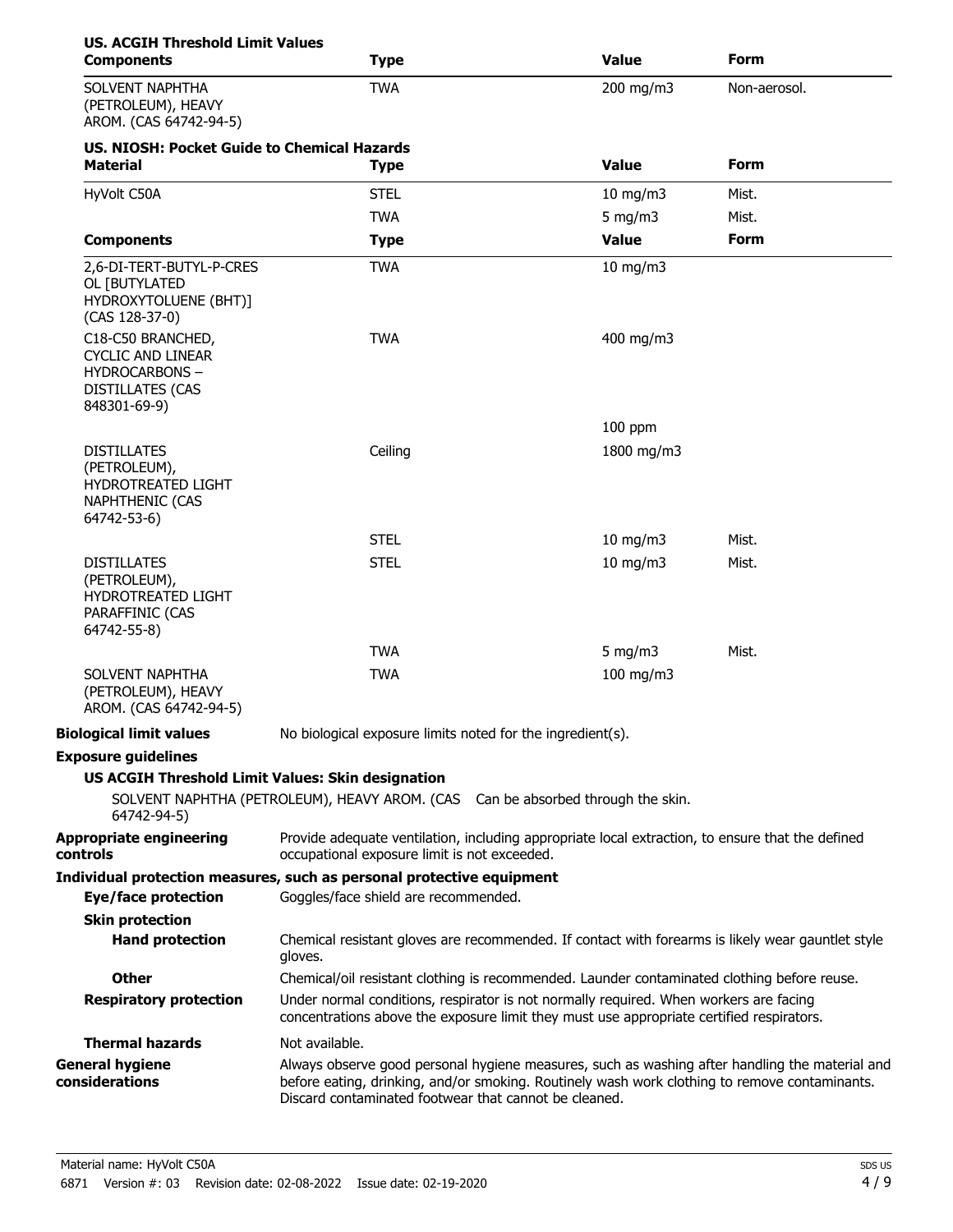# **9. Physical and chemical properties**

| <b>Appearance</b>                                   | Clear & bright                                                                                                          |
|-----------------------------------------------------|-------------------------------------------------------------------------------------------------------------------------|
| <b>Physical state</b>                               | Liquid.                                                                                                                 |
| <b>Form</b>                                         | Liquid.                                                                                                                 |
| <b>Color</b>                                        | Water White to Pale                                                                                                     |
| Odor                                                | Mild Petroleum Odor                                                                                                     |
| <b>Odor threshold</b>                               | Not available.                                                                                                          |
| рH                                                  | Not applicable                                                                                                          |
| <b>Melting point/freezing point</b>                 | -85 °F (-65 °C) ASTM D5950                                                                                              |
| Initial boiling point and<br>boiling range          | 545 °F (285 °C) ASTM D2887/ ISO 3294                                                                                    |
| <b>Flash point</b>                                  | 289.4 °F (143 °C) Pensky-Martens Closed Cup ASTM D93/ ISO 2719<br>311 °F (155 °C) Cleveland Open Cup ASTM D92/ ISO 2592 |
| <b>Evaporation rate</b>                             | Not available.                                                                                                          |
| <b>Flammability (solid, gas)</b>                    | Not available.                                                                                                          |
| <b>Upper/lower flammability or explosive limits</b> |                                                                                                                         |
| Flammability limit - lower Not available.<br>(%)    |                                                                                                                         |
| <b>Flammability limit -</b><br>upper $(\% )$        | Not available.                                                                                                          |
| <b>Explosive limit - lower</b><br>(9/6)             | Not available.                                                                                                          |
| <b>Explosive limit - upper</b><br>(9/6)             | Not available.                                                                                                          |
| Vapor pressure                                      | Not available.                                                                                                          |
| <b>Vapor density</b>                                | Not available.                                                                                                          |
| <b>Relative density</b>                             | 0.89 (59 °F (15 °C) ASTM D4052/ ISO 12185)                                                                              |
| Solubility(ies)                                     |                                                                                                                         |
| <b>Solubility (water)</b>                           | Insoluble                                                                                                               |
| <b>Partition coefficient</b><br>(n-octanol/water)   | Not established.                                                                                                        |
| <b>Auto-ignition temperature</b>                    | > 599 °F (> 315 °C) ASTM E659                                                                                           |
| <b>Decomposition temperature</b>                    | Not available.                                                                                                          |
| <b>Viscosity</b>                                    | 9.5 cSt (104 °F (40 °C) ASTM D445)                                                                                      |

# **10. Stability and reactivity**

| <b>Reactivity</b>                            | The product is stable and non-reactive under normal conditions of use, storage and transport                        |
|----------------------------------------------|---------------------------------------------------------------------------------------------------------------------|
| <b>Chemical stability</b>                    | Stable.                                                                                                             |
| <b>Possibility of hazardous</b><br>reactions | Hazardous polymerization does not occur.                                                                            |
| <b>Conditions to avoid</b>                   | Heat, flames and sparks. Avoid temperatures exceeding the flash point.                                              |
| <b>Incompatible materials</b>                | Strong oxidizing agents.                                                                                            |
| <b>Hazardous decomposition</b><br>products   | Upon decomposition, this product emits carbon monoxide, carbon dioxide and/or low molecular<br>weight hydrocarbons. |

# **11. Toxicological information**

## **Information on likely routes of exposure**

| <b>Inhalation</b>   | May be fatal if swallowed and enters airways.                                                                                                                                  |
|---------------------|--------------------------------------------------------------------------------------------------------------------------------------------------------------------------------|
| <b>Skin contact</b> | Frequent or prolonged contact may defat and dry the skin, leading to discomfort and dermatitis                                                                                 |
| Eye contact         | May be irritating to eyes.                                                                                                                                                     |
| <b>Ingestion</b>    | May cause gastrointestinal discomfort if swallowed. Do not induce vomiting. Vomiting may<br>increase risk of product aspiration. May be fatal if swallowed and enters airways. |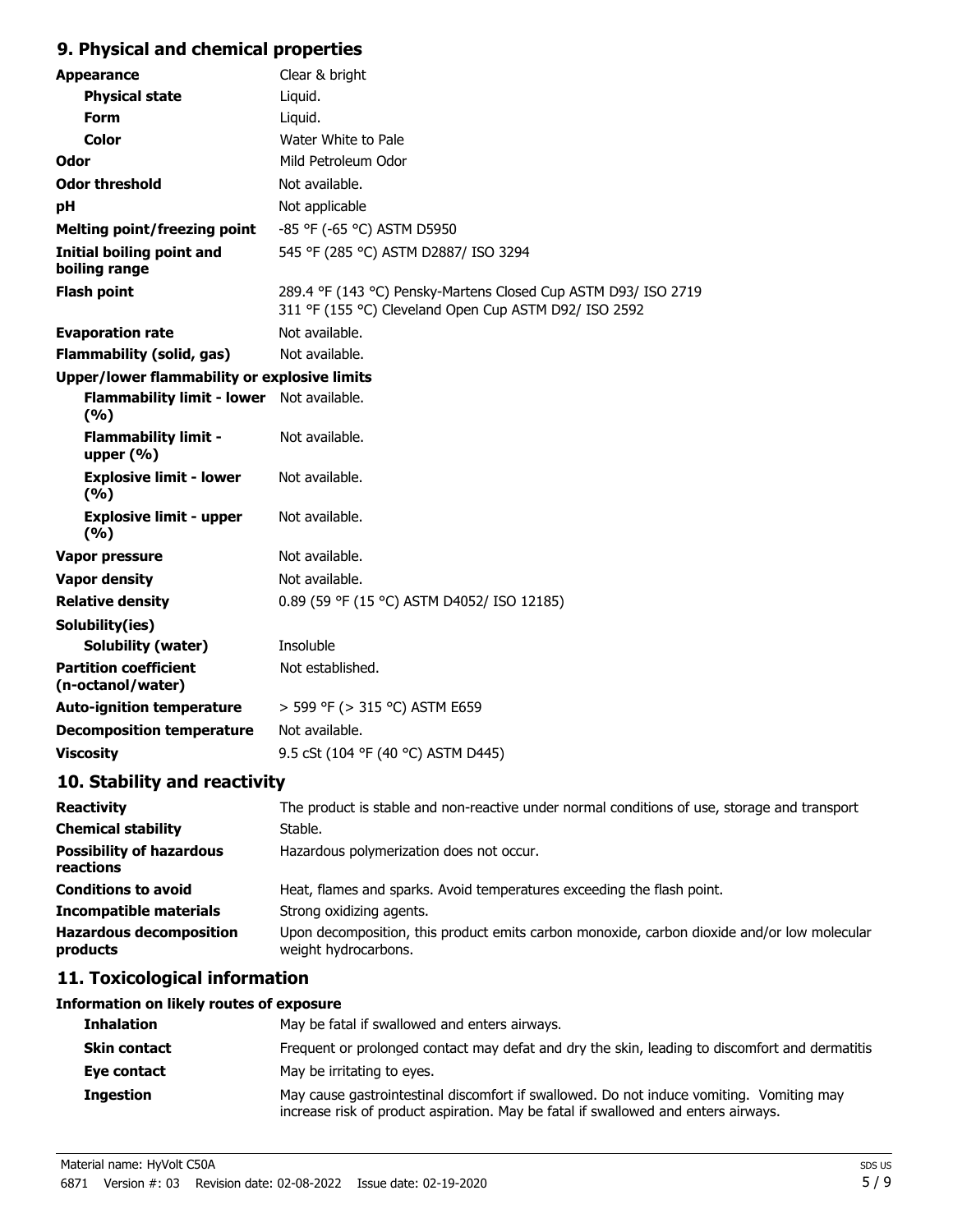#### **Symptoms related to the physical, chemical and toxicological characteristics** Defatting of the skin. Coughing. Shortness of breath. Discomfort in the chest.

| <b>Information on toxicological effects</b>                  |                                                                                                                     |                                                                                             |
|--------------------------------------------------------------|---------------------------------------------------------------------------------------------------------------------|---------------------------------------------------------------------------------------------|
| <b>Acute toxicity</b>                                        | Not applicable.                                                                                                     |                                                                                             |
| <b>Components</b>                                            | <b>Species</b>                                                                                                      | <b>Test Results</b>                                                                         |
|                                                              | C18-C50 BRANCHED, CYCLIC AND LINEAR HYDROCARBONS - DISTILLATES (CAS 848301-69-9)                                    |                                                                                             |
| Acute                                                        |                                                                                                                     |                                                                                             |
| <b>Inhalation</b>                                            |                                                                                                                     |                                                                                             |
| <b>LC50</b>                                                  | Rat                                                                                                                 | 61 mg/l, 4 Hours                                                                            |
|                                                              | Not available. * Estimates for product may be based on additional component data not shown.                         |                                                                                             |
| <b>Skin corrosion/irritation</b>                             | May cause defatting of the skin, but is neither an irritant nor a sensitizer.                                       |                                                                                             |
| Serious eye damage/eye<br>irritation                         | Not classified. May cause minor irritation on eye contact.                                                          |                                                                                             |
| <b>Respiratory or skin sensitization</b>                     |                                                                                                                     |                                                                                             |
| <b>Respiratory sensitization</b>                             | Not classified.                                                                                                     |                                                                                             |
| <b>Skin sensitization</b>                                    | Not classified. May cause defatting of the skin, but is neither an irritant nor a sensitizer.                       |                                                                                             |
| <b>Germ cell mutagenicity</b>                                | No data available to indicate product or any components present at greater than 0.1% are<br>mutagenic or genotoxic. |                                                                                             |
| Carcinogenicity                                              | This product is not considered to be a carcinogen by IARC, ACGIH, NTP, or OSHA. Meets EL<br>using IP 346.           | requirement of less than 3% (w/w) DMSO extract for total polycyclic aromatic compound (PAC) |
|                                                              | <b>IARC Monographs. Overall Evaluation of Carcinogenicity</b>                                                       |                                                                                             |
| Not listed.                                                  |                                                                                                                     |                                                                                             |
|                                                              | OSHA Specifically Regulated Substances (29 CFR 1910.1001-1052)                                                      |                                                                                             |
| Not regulated.                                               | US. National Toxicology Program (NTP) Report on Carcinogens                                                         |                                                                                             |
| Not listed.                                                  |                                                                                                                     |                                                                                             |
| <b>Reproductive toxicity</b>                                 | Contains no ingredient listed as toxic to reproduction                                                              |                                                                                             |
| <b>Specific target organ toxicity</b><br>- single exposure   | Not classified.                                                                                                     |                                                                                             |
| <b>Specific target organ toxicity</b><br>- repeated exposure | Not classified.                                                                                                     |                                                                                             |
| <b>Aspiration hazard</b>                                     | May be fatal if swallowed and enters airways.                                                                       |                                                                                             |
| <b>Chronic effects</b>                                       | Prolonged inhalation may be harmful. Prolonged exposure may cause chronic effects                                   |                                                                                             |
| <b>Further information</b>                                   | Risk of chemical pneumonia after aspiration.                                                                        |                                                                                             |
| 12. Ecological information                                   |                                                                                                                     |                                                                                             |

| Ecotoxicity       |             | Harmful to aquatic life with long lasting effects.                               |                                  |
|-------------------|-------------|----------------------------------------------------------------------------------|----------------------------------|
| <b>Product</b>    |             | <b>Species</b>                                                                   | <b>Test Results</b>              |
| HyVolt C50A       |             |                                                                                  |                                  |
| Aquatic           |             |                                                                                  |                                  |
| Crustacea         | <b>EC50</b> | Daphnia                                                                          | 24.429 mg/l, 48 hours estimated  |
| <b>Fish</b>       | LC50        | Fish                                                                             | 60.1604 mg/l, 96 hours estimated |
| <b>Components</b> |             | <b>Species</b>                                                                   | <b>Test Results</b>              |
|                   |             | 2,6-DI-TERT-BUTYL-P-CRESOL [BUTYLATED HYDROXYTOLUENE (BHT)] (CAS 128-37-0)       |                                  |
| Aquatic           |             |                                                                                  |                                  |
| Crustacea         | <b>EC50</b> | Water flea (Daphnia pulex)                                                       | 1.44 mg/l, 48 hours              |
|                   |             | C18-C50 BRANCHED, CYCLIC AND LINEAR HYDROCARBONS - DISTILLATES (CAS 848301-69-9) |                                  |
| Aquatic           |             |                                                                                  |                                  |
| Crustacea         | <b>EC50</b> | Water flea (Daphnia pulex)                                                       | 2.7 - 5.1 mg/l, 48 hours         |
|                   |             |                                                                                  |                                  |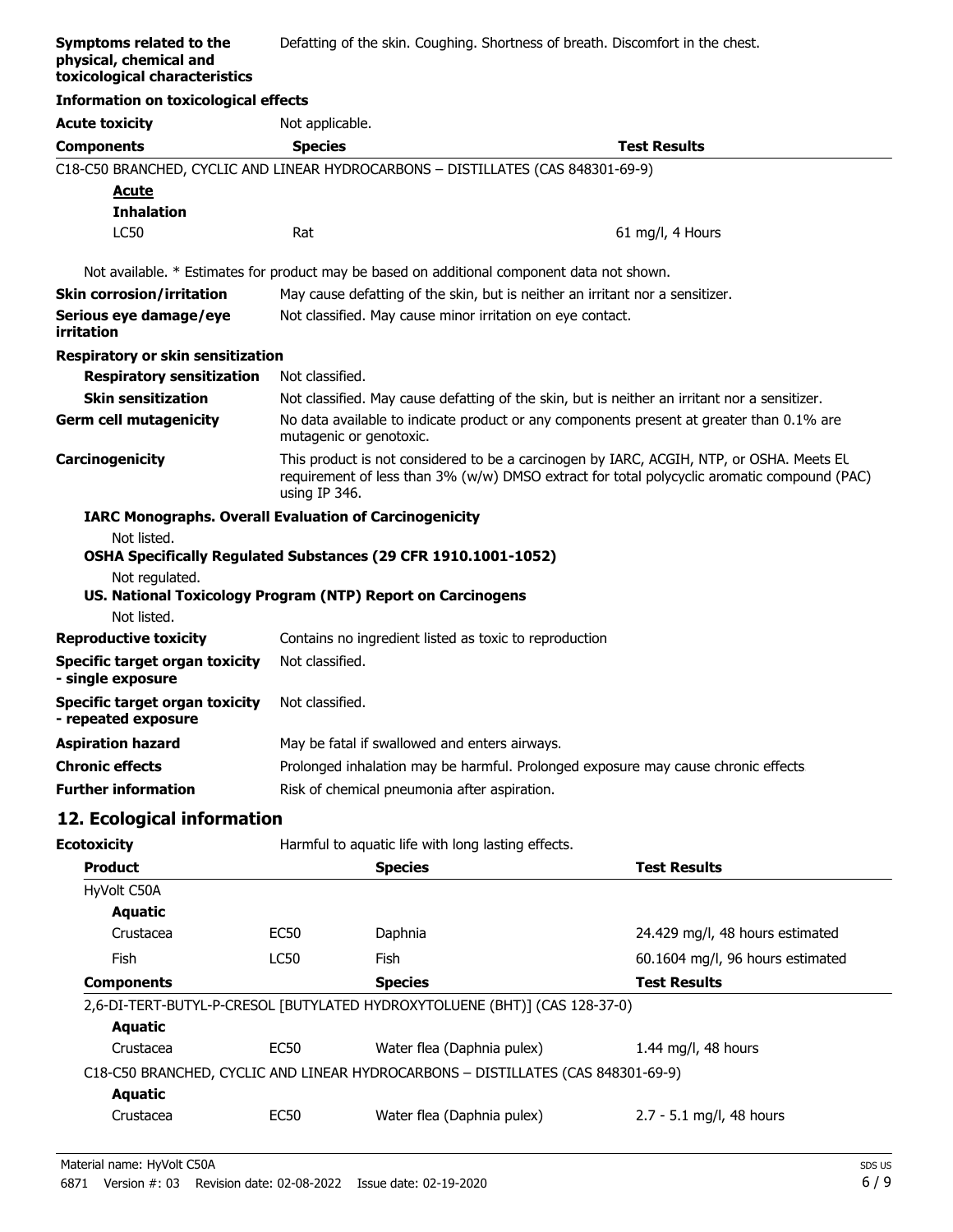| <b>Components</b>                        |                                                                                                                                                                                            | <b>Species</b>                                                                                                                                                                                                                                                                                                                   | <b>Test Results</b>                                                                                |
|------------------------------------------|--------------------------------------------------------------------------------------------------------------------------------------------------------------------------------------------|----------------------------------------------------------------------------------------------------------------------------------------------------------------------------------------------------------------------------------------------------------------------------------------------------------------------------------|----------------------------------------------------------------------------------------------------|
| <b>Fish</b>                              | <b>LC50</b>                                                                                                                                                                                | Rainbow trout, donaldson trout<br>(Oncorhynchus mykiss)                                                                                                                                                                                                                                                                          | 8.8 mg/l, 96 hours                                                                                 |
|                                          |                                                                                                                                                                                            |                                                                                                                                                                                                                                                                                                                                  | 8.8 mg/l, 96 hours                                                                                 |
|                                          |                                                                                                                                                                                            | Not available. * Estimates for product may be based on additional component data not shown.                                                                                                                                                                                                                                      |                                                                                                    |
| <b>Persistence and degradability</b>     |                                                                                                                                                                                            | Not inherently biodegradable.                                                                                                                                                                                                                                                                                                    |                                                                                                    |
| <b>Bioaccumulative potential</b>         |                                                                                                                                                                                            | Bioaccumulation is unlikely to be significant because of the low water solubility of this product.                                                                                                                                                                                                                               |                                                                                                    |
| <b>Mobility in soil</b>                  | Not available.                                                                                                                                                                             |                                                                                                                                                                                                                                                                                                                                  |                                                                                                    |
| Other adverse effects                    | No other adverse environmental effects (e.g. ozone depletion, photochemical ozone creation<br>potential, endocrine disruption, global warming potential) are expected from this component. |                                                                                                                                                                                                                                                                                                                                  |                                                                                                    |
| 13. Disposal considerations              |                                                                                                                                                                                            |                                                                                                                                                                                                                                                                                                                                  |                                                                                                    |
| <b>Disposal instructions</b>             |                                                                                                                                                                                            | When this product as supplied is to be discarded as waste, it does not meet the definition of a<br>RCRA waste under 40 CFR 261. Disposal recommendations are based on material as supplied.<br>Disposal must be in accordance with current applicable laws and regulations, and material<br>characteristics at time of disposal. |                                                                                                    |
| Hazardous waste code                     | Not applicable.                                                                                                                                                                            |                                                                                                                                                                                                                                                                                                                                  |                                                                                                    |
| Waste from residues /<br>unused products | ground.                                                                                                                                                                                    | Dispose of in accordance with local regulations. Avoid discharge into water courses or onto the                                                                                                                                                                                                                                  |                                                                                                    |
| <b>Contaminated packaging</b>            |                                                                                                                                                                                            | Empty containers should be taken to an approved waste handling site for recycling or disposal.<br>emptied. Offer rinsed packaging material to local recycling facilities.                                                                                                                                                        | Since emptied containers may retain product residue, follow label warnings even after container is |

## **14. Transport information**

## **DOT**

Not regulated as dangerous goods.

### **IATA**

Not regulated as dangerous goods.

## **IMDG**

Not regulated as dangerous goods.

**Transport in bulk according to** Not available. **Annex II of MARPOL 73/78 and the IBC Code**

**General information** Not regulated as dangerous goods.

## **15. Regulatory information**

**US federal regulations**

This product is a "Hazardous Chemical" as defined by the OSHA Hazard Communication Standard, 29 CFR 1910.1200.

All components are on the U.S. EPA TSCA Inventory List.

CERCLA/SARA Hazardous Substances - Not applicable.

HyVolt oils are certified to be PCB-free. HyVolt oils are processed from naturally occurring raw materials with no additives or recycled oils that might introduce PCB contamination.

## **TSCA Section 12(b) Export Notification (40 CFR 707, Subpt. D)**

Not regulated.

**CERCLA Hazardous Substance List (40 CFR 302.4)**

Not listed.

**SARA 304 Emergency release notification**

Not regulated.

**OSHA Specifically Regulated Substances (29 CFR 1910.1001-1052)**

Not regulated.

## **Superfund Amendments and Reauthorization Act of 1986 (SARA)**

## **SARA 302 Extremely hazardous substance**

Not listed.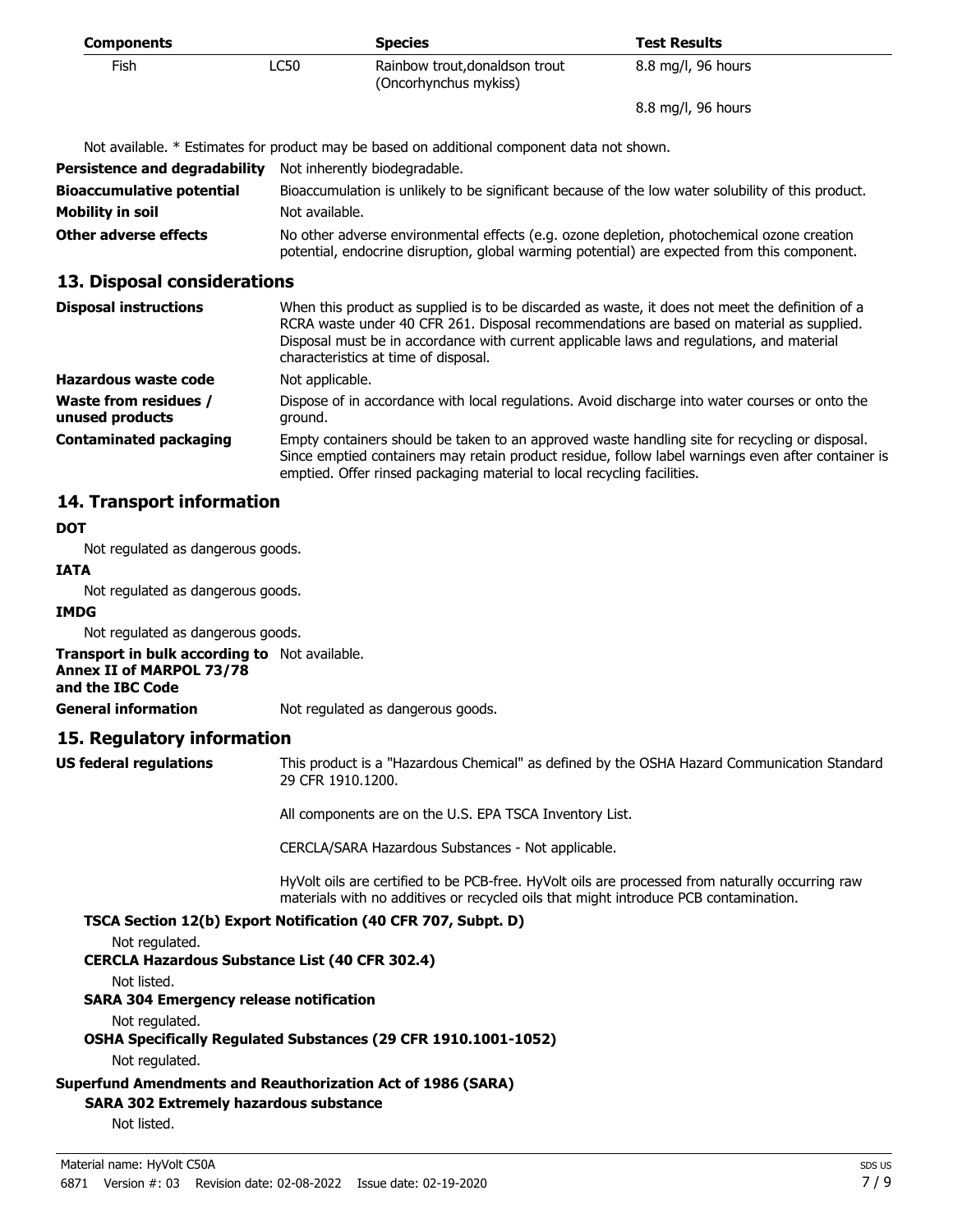| <b>SARA 311/312</b><br><b>Hazardous chemical</b>  | Yes                                                                                                                                    |                        |
|---------------------------------------------------|----------------------------------------------------------------------------------------------------------------------------------------|------------------------|
| <b>Classified hazard</b><br>categories            | Aspiration hazard                                                                                                                      |                        |
| <b>SARA 313 (TRI reporting)</b><br>Not regulated. |                                                                                                                                        |                        |
| <b>Other federal regulations</b>                  |                                                                                                                                        |                        |
|                                                   | Clean Air Act (CAA) Section 112 Hazardous Air Pollutants (HAPs) List                                                                   |                        |
| Not regulated.                                    | Clean Air Act (CAA) Section 112(r) Accidental Release Prevention (40 CFR 68.130)                                                       |                        |
| Not regulated.                                    |                                                                                                                                        |                        |
| <b>Safe Drinking Water Act</b><br>(SDWA)          | Not regulated.                                                                                                                         |                        |
| <b>International Inventories</b>                  |                                                                                                                                        |                        |
| Country(s) or region                              | <b>Inventory name</b>                                                                                                                  | On inventory (yes/no)* |
| Australia                                         | Australian Inventory of Chemical Substances (AICS)                                                                                     | Yes                    |
| Canada                                            | Domestic Substances List (DSL)                                                                                                         | Yes                    |
| Canada                                            | Non-Domestic Substances List (NDSL)                                                                                                    | No                     |
| China                                             | Inventory of Existing Chemical Substances in China (IECSC)                                                                             | <b>Yes</b>             |
| Europe                                            | European Inventory of Existing Commercial Chemical Substances<br>(EINECS)                                                              | Yes                    |
| Europe                                            | European List of Notified Chemical Substances (ELINCS)                                                                                 | <b>No</b>              |
| Japan                                             | Inventory of Existing and New Chemical Substances (ENCS)                                                                               | <b>Yes</b>             |
| Korea                                             | Existing Chemicals List (ECL)                                                                                                          | <b>Yes</b>             |
| New Zealand                                       | New Zealand Inventory                                                                                                                  | Yes                    |
| Philippines                                       | Philippine Inventory of Chemicals and Chemical Substances<br>(PICCS)                                                                   | Yes                    |
| Taiwan                                            | Taiwan Chemical Substance Inventory (TCSI)                                                                                             | Yes                    |
| United States & Puerto Rico                       | Toxic Substances Control Act (TSCA) Inventory                                                                                          | Yes                    |
|                                                   | *A "Yes" indicates that all components of this product comply with the inventory requirements administered by the governing country(s) |                        |

A "No" indicates that one or more components of the product are not listed or exempt from listing on the inventory administered by the governing country(s).

# **16. Other information, including date of preparation or last revision**

| <b>Issue date</b>          | 02-19-2020                                                                                                                                                                                                                                              |
|----------------------------|---------------------------------------------------------------------------------------------------------------------------------------------------------------------------------------------------------------------------------------------------------|
| <b>Revision date</b>       | 02-08-2022                                                                                                                                                                                                                                              |
| <b>Version #</b>           | 03                                                                                                                                                                                                                                                      |
| <b>Further information</b> | Local CHEMTREC Numbers:<br>CHEMTREC Mexico: 1-800-681-9531<br>CHEMTREC China: 4001-204937<br>CHEMTREC Indonesia: 001-803-017-9114<br>CHEMTREC EU (Brussels): +(32)-28083237<br>CHEMTREC Malaysia: +(60)-327884561<br>CHEMTREC Singapore: +(65)-31581349 |
| <b>NFPA ratings</b>        | Health: 1<br>Flammability: 1<br>Instability: 0                                                                                                                                                                                                          |